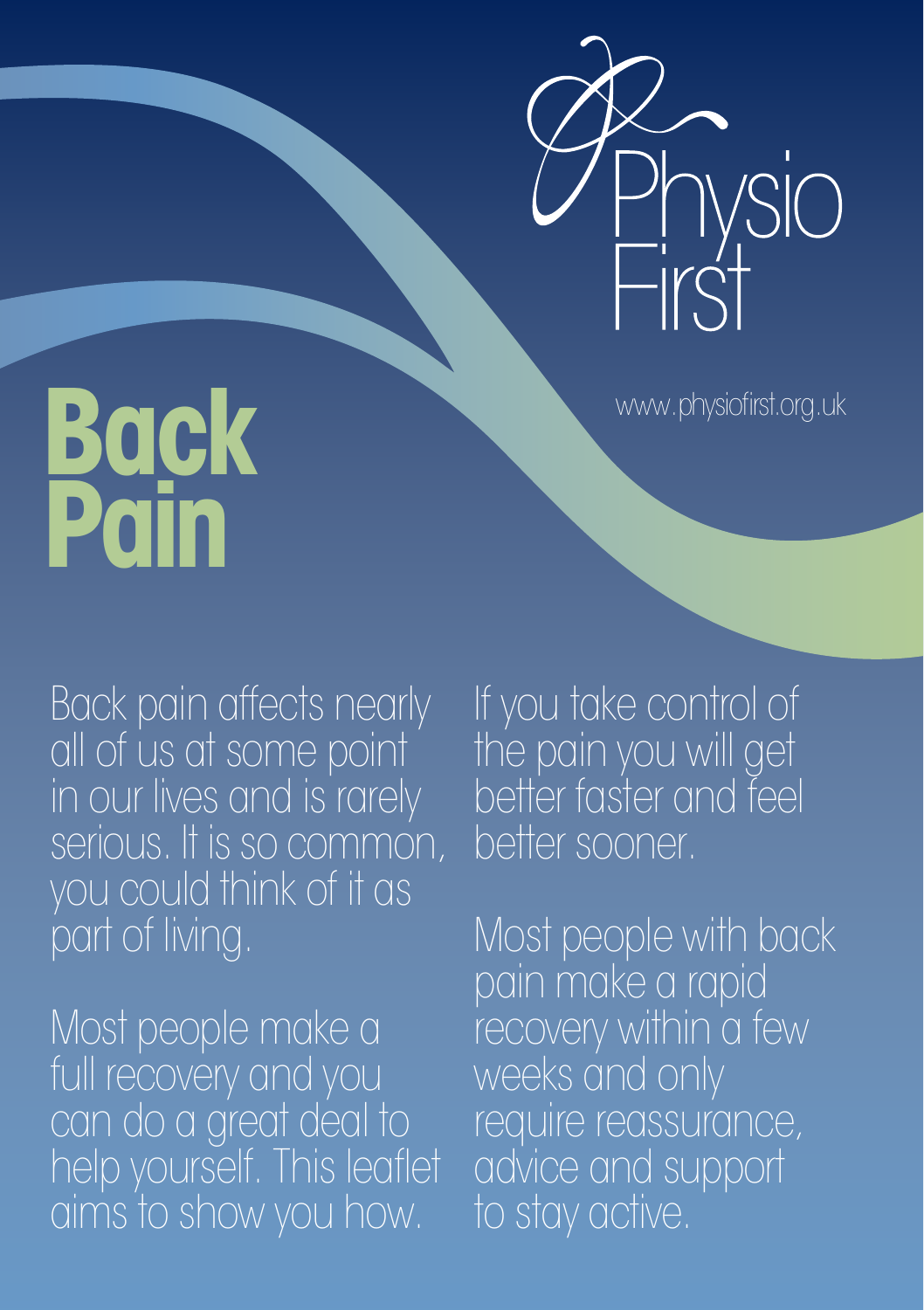## Evidence based back care So, what is back pain?

Much of what has been written about back pain offers confusing and, in some cases, misleading advice.

This leaflet aims to give you the best available information based on scientifically research-based evidence.

You will get better faster if you follow the advice listed here:

- Take simple painkillers to help manage the pain
- Put on an ice pack or heat pad to help bring down the pain
- Your back is designed to move. Stay active
- Stay working if possible
- Seek out advice from your GP or Physiotherapist, if you can't get back to normal activities quickly
- You can often benefit from physiotherapy
- Read this leaflet. Being informed helps reduce stress and anxiety
- Think positively. 95% of all back pain gets better
- What you do for yourself is what helps you get better
- Remember hurt does not necessarily mean harm.

The understanding of back pain is rarely helped by detailed investigations. X rays and MRI scans are not usually necessary and can sometimes give misleading information.

In fact, evidence shows that these methods for dealing with back pain can get in the way of a speedy recovery and may even exaggerate your pain feelings.

The truth is that all we can ever say with conviction is that some pain sensitive structures are being stimulated and your brain is interpreting these as pain.

- It is a passing problem that usually recovers
- It likes movement. Those who stay active get better faster
- It is usually helped by a positive attitude
- It is usually pain coming from the normal working parts of your back that are not functioning as they should
- It is usually only due to your back not moving and working properly. Getting your back to move and work properly again helps your body to recover naturally.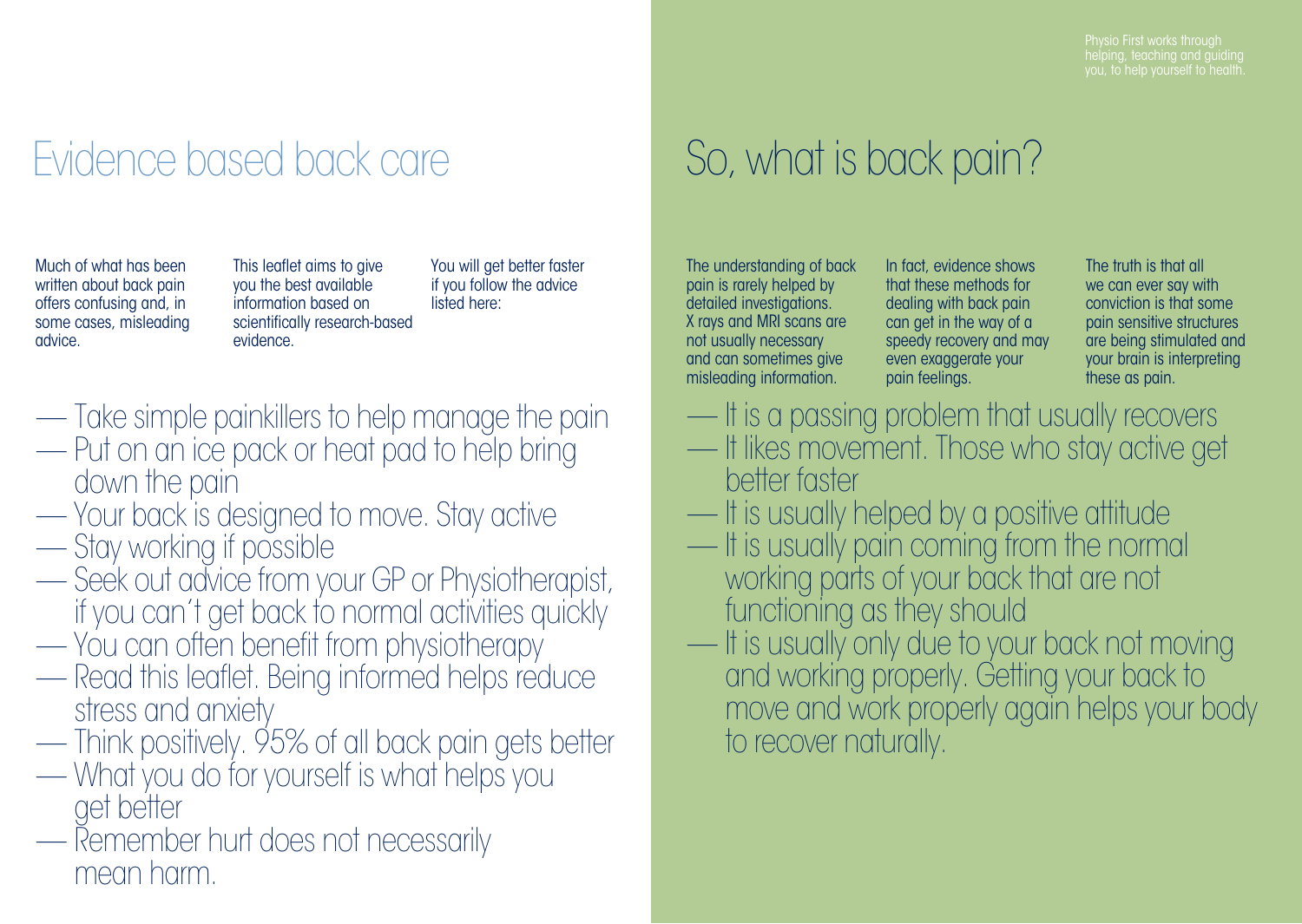## What to do if you get back pain

#### **Stay active if you can**

Your back likes movement. Try to keep working or participating in your normal activities as these will usually help you to recover faster. You may need to make temporary changes to how you work. Ask your employer to help you with this.

A Physiotherapist can help with guidance on exercises and how to stay active. They can also help you with advice on other matters such as:

- Avoid chairs that increase your pain, get up at regular intervals
- Make sure your workstation is arranged to suit you so avoiding strain
- Take breaks when driving. Ensure your seat is supportive
- Think about what you are lifting and carrying. Split the loads. Get help
- Think about asking others to help about the house with chores
- Continue with your sport if you can. You may need to do less or vary it and avoid repetitive activities
- If possible experiment with different beds in the house if sleeping is a problem. Change the mattress if you think that may help. Use a pillow between your knees, or under your side. Again try different things to see what helps.

#### **Control the pain**

Use painkillers or antiinflammatories. You'll probably have one you know that works for you or if not ask your GP or pharmacist for one they recommend. Controlling the pain means you will move more normally and thereby get better faster.

Follow the recommendations and advice on the packet. Remember these medicines can take time to make a

difference. Give them that time to work. You may need to take anti-inflammatories for a week or two.

### Control the pain and you will get better faster.

#### **Heat or cold**

You may get some relief from placing a cold pack on the affected area. If you do not have a cold pack, try a bag of crushed ice or frozen peas. To avoid frostbite and assist the transfer of the cold, wrap the pack in a damp tea towel and leave it on for 15 to 20 minutes. Alternatively, if you prefer heat, use a towel-wrapped hot water bottle. Either method helps to reduce pain and reduce muscle tension so it is a matter of preference.

**Massage and relaxation**

Massage can help. It often feels good and acts by stimulating the skin, which eases the pain and lessens tension. Relaxation techniques can help tackle fear and anxiety that is often produced in acute pain.

#### **Manipulation**

Assessment of your problem by a Physiotherapist will direct treatment to movement problems. They might use mobilising techniques to help restore normal function to your back. Improvement should be seen within a few sessions.

#### **Other treatments**

Research is ongoing in this area and you may have therapies that have worked for you in the past. As long as they help you to stay active they will be beneficial.

#### **Advice and education** This is one the most important aspects.

Physiotherapists help to teach you self-management skills. These can reduce anxiety and tension that pain may cause and thereby reduce your pain by reducing your anxiety.

Your Physiotherapist will be skilled in assessing your problem and treating the physical causes of your individual symptoms.

They are experts in rehabilitation and can advise you on different strategies to reduce pain and increase activity levels. They will provide specific physical exercises to help with this. They will individualise exercise programmes to bring in all aspects of the rehabilitation process so that it is as effective as possible.

Your self-management programme of understanding the pain and your specific home exercise routine where appropriate, will provide the best treatment package for you.

### **Physiotherapists** are experts in rehabilitation.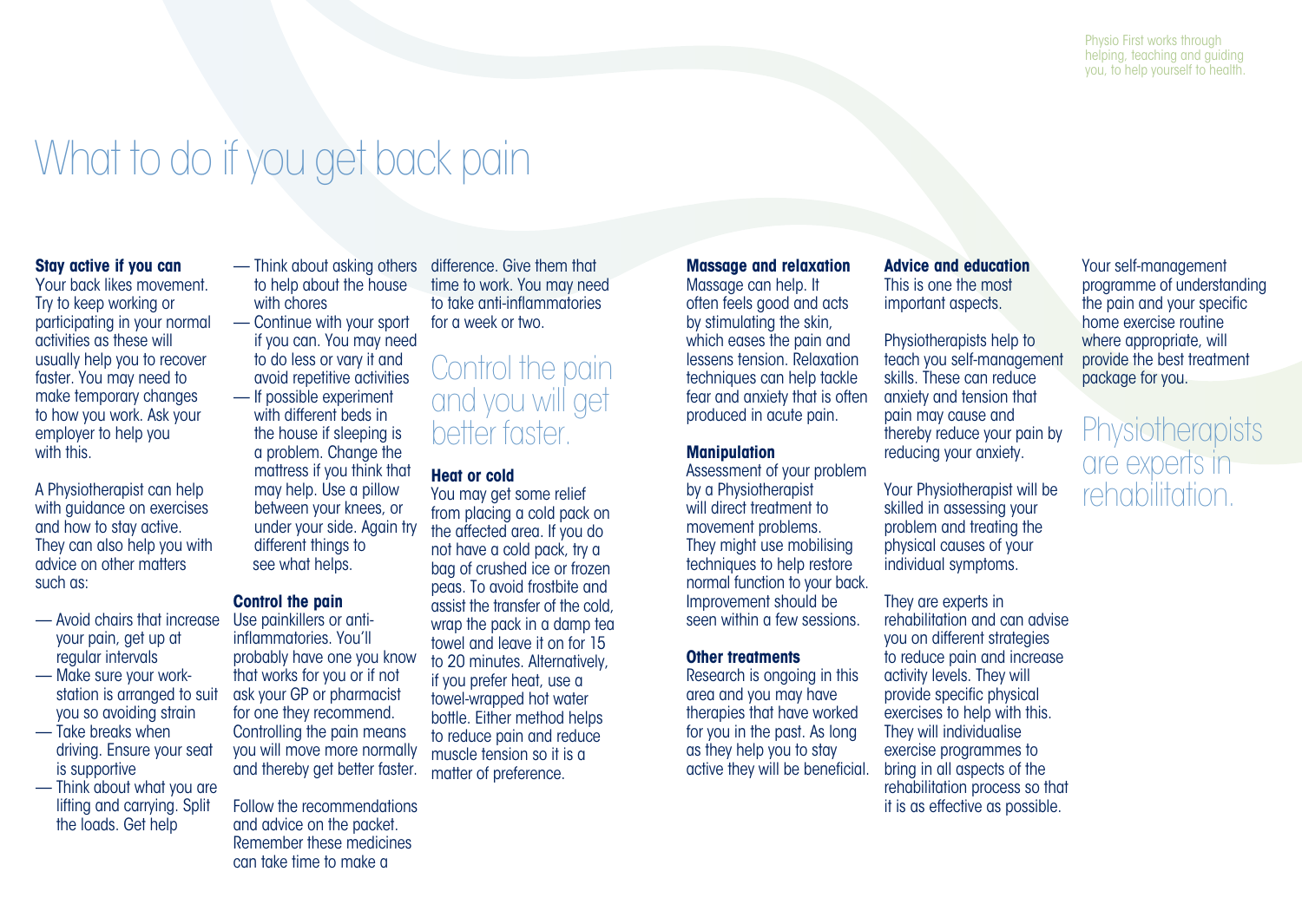Physio First works through helping, teaching and guiding you, to help yourself to health.

#### **Remember**

Back pain is rarely due to anything serious. However if you have back pain that is not getting better quickly or you are unwell with it then you should see your GP.

There are very rare times when symptoms occur that mean you must contact a doctor immediately. These are:

- Problems with passing or controlling your urine
- Numbness or pins and needles in the saddle area between your legs
- Numbness, pins and needles or weakness in both legs
- Unsteadiness on your feet.

Remember: these symptoms are **very** uncommon.

#### **Stopping your pain becoming chronic**

It is how you feel and what you do about your back pain that is most important in whether your problem becomes chronic. So to prevent this happening try to:

- Believe that your pain is not due to anything serious
- Believe that hurt does not mean harm
- Accept the advice and reassurance that you are given
- Stay active
- Be in charge of your pain
- Be positive.

Try to get back to work as soon as possible. The evidence shows that by doing this you will prevent long-term problems. The day you stop work because of back pain gives you a 10% chance of still not being back at work a year later.

Stay active if you can.

## Remember: help yourself to health

### HOW?

- By reading this leaflet
- By knowing that you can make a difference to your pain
- By getting moving
- By keeping at work
- By controlling your pain
- By knowing you are going to get better
- By knowing that pain is an experience and you can influence it.

If you need a little extra help, speak to your Physiotherapist or GP.